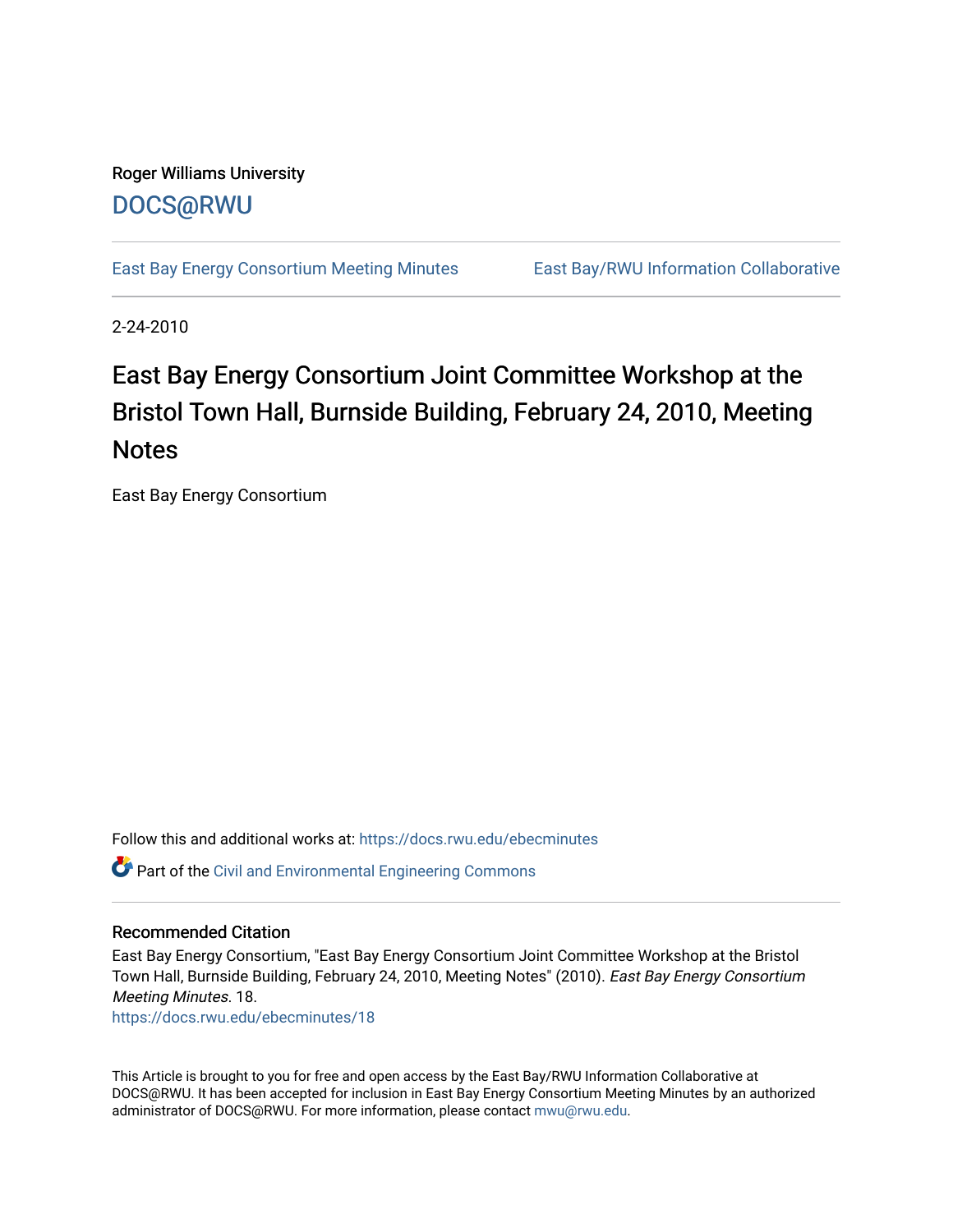#### East Bay Energy Consortium Joint Committee Workshop at the Bristol Town Hall, Burnside Building February 24, 2010 Meeting Notes

*Technical Committee members present:* Dennis Culberson, Joseph DePasquale, Joseph Fraioli, Mayor Jean-Marie Napolitano, Garry Plunkett, Andy Shapiro (Committee Chair), Diane Williamson

*Budget Committee members present:* Joseph DePasquale, Mayor Napolitano, Diane Williamson

*Legal Committee members present:* Joseph DePasquale (Committee Chair), Joseph Fraioli, Mayor Napolitano, Andy Shapiro, Diane Williamson

*Also present:* Attorney Don Wineberg (Guest), Dan Mendelsohn (ASA), Lee Arnold and Robert Palumbo (The Arnold Group, LLC)

## *Opening Comments*

Andy Shapiro welcomed people and opened the meeting by asking that the order of the agenda items be changed so that the review of the proposed letter of interest to the Dzykewicz Group is discussed as the second agenda item.

Andy also mentioned that he, Dan, Garry and Richard Gross (electrical engineer) spent several hours yesterday touring potential sites in Little Compton and Tiverton. Of particular interest was the site of the Tiverton Industrial Park which although 25 years in existence has hosted only one building, a gasification plant.

### *Review of ASA Proposed Phase 2 Contract*

Dan proceeded to discuss his phase 2 proposal which was developed after a meeting with Andy to more finely tune budget details. Dan explained that after phase1 was completed, approximately 40 sites were identified and the top 15-20 sites were analyzed more fully and that no one site could accommodate the necessary number of turbines needed to meet the 25 megawatt project. If 2.5 megawatt turbines were used, 10 machines would be needed. If 1.65 megawatt turbines were utilized, 15 machines would be needed (1.65 megawatt turbines are currently more popular and accessible). In all, 4 or 5 sites might be identified as needed.

The discussion then turned to the Tiverton Industrial Park (owned by the town) and its availability as a wind turbine farm. The Industrial park shows much promise as it contains approximately 80–100 acres, has good wind and is isolated from residential property. Although the property could not host all of the turbines, it could host a significant number of them. An adjacent property under the control of the Tiverton Fire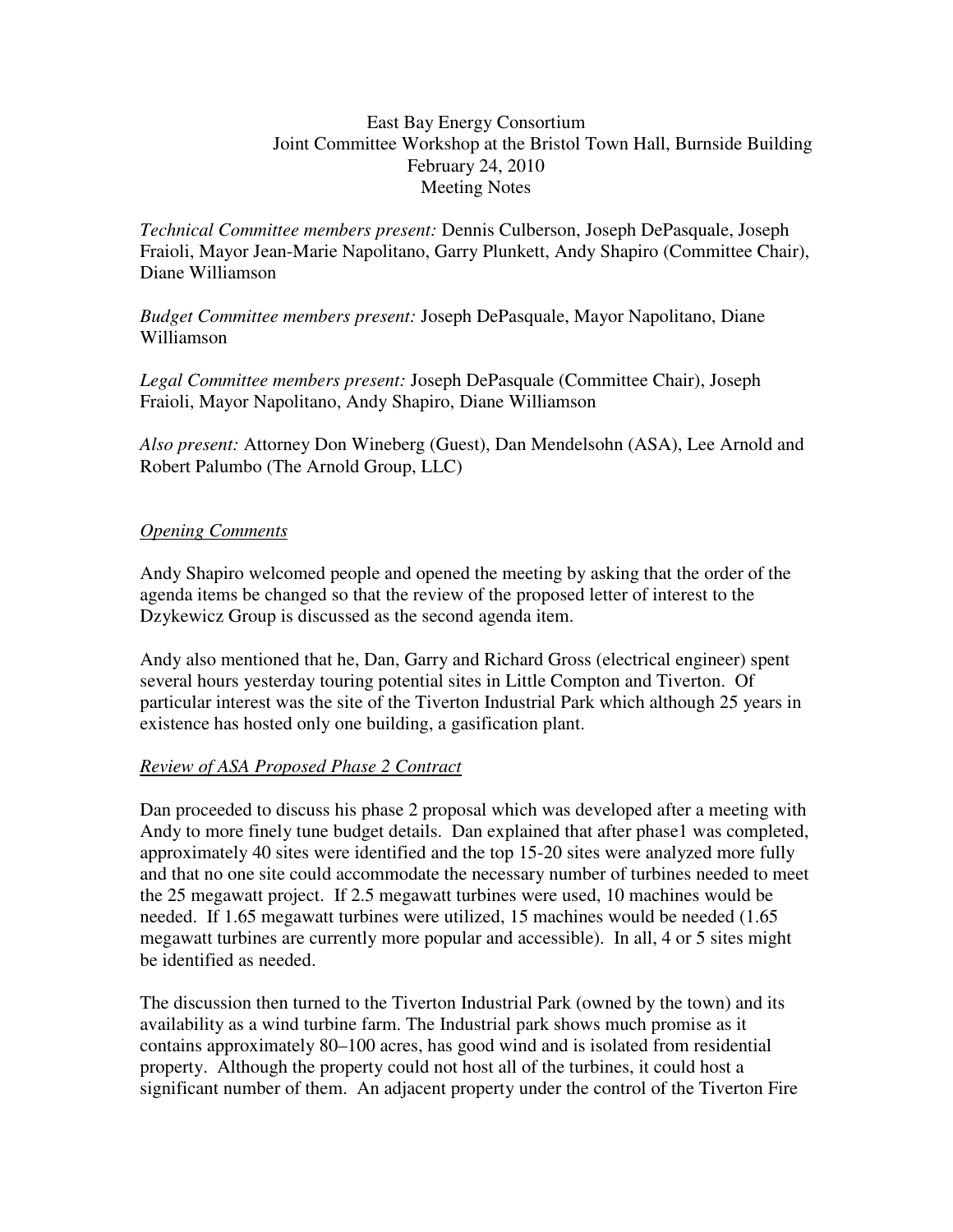and Water District was also identified and this quasi-government entity is open to a wind farm conversation.

Joe asked if other buildings could exist within the park if a turbine farm was placed there. Dan answered in the affirmative which would give Tiverton a double social utility for the property. Dan would contact appropriate Tiverton individuals once he received permission from EBEC.

Dan then explained that sites in Little Compton may be prohibitive because of the electrical interconnect issues. The chronology of activities in phase 2 would address that issue more completely and that EBEC would be asked to make some decisions during this process regarding the extent of Dan's work.

Attention then turned to the budget items. During initial discussions with Andy, Dan explained that due to the number of sites to review and after his discussions with subcontractors, the cost of phase 2 would be approximately \$130,000 (which also included a review of the Drew Dzykewicz project). Due to this cost (only \$75,000 was included in the grant for phase 2), the proposal was developed in a line item approach for EBEC review. Dan felt that at a minimum, \$90,000 was needed and other options would be included for consideration. It was also mentioned that although the cost seems high, it should be placed in perspective when looking at a \$70 million project. The Mayor and Bob both confirmed that planning is most critical in the project process.

The line item budget is as follows:

| Site Selection & Town Coordination     | \$12,800 |
|----------------------------------------|----------|
| <b>Technical Assessment</b>            | \$34,600 |
| Environmental                          | \$16,800 |
| Permitting                             | \$5,600  |
| Economic Assessment                    | \$15,600 |
| Report                                 | \$4,600  |
| <b>Total</b>                           | \$90,000 |
| Option A: Eco Industrial due diligence | \$21,900 |
| Option B1: MET Tower                   | \$37,700 |
| Option B2: SODAR                       | \$79,200 |
| <b>Option C: Meetings</b>              | \$5,800  |

After significant discussion among committee members which included what pieces of the \$90,000 could be delayed until more funding was secured (possibly environmental); and would RIEDC purchase the SODAR equipment for EBEC; a motion was put forward by Joe and seconded by Gary*. The motion recommended that the full EBEC membership approve ASA to move forward with Phase 2 of the feasibility study with a cap of \$75,000 and that EBEC would ask for supplemental funding from our grantors for the additional \$15,000 needed for this phase of the project.* The motion was passed unanimously.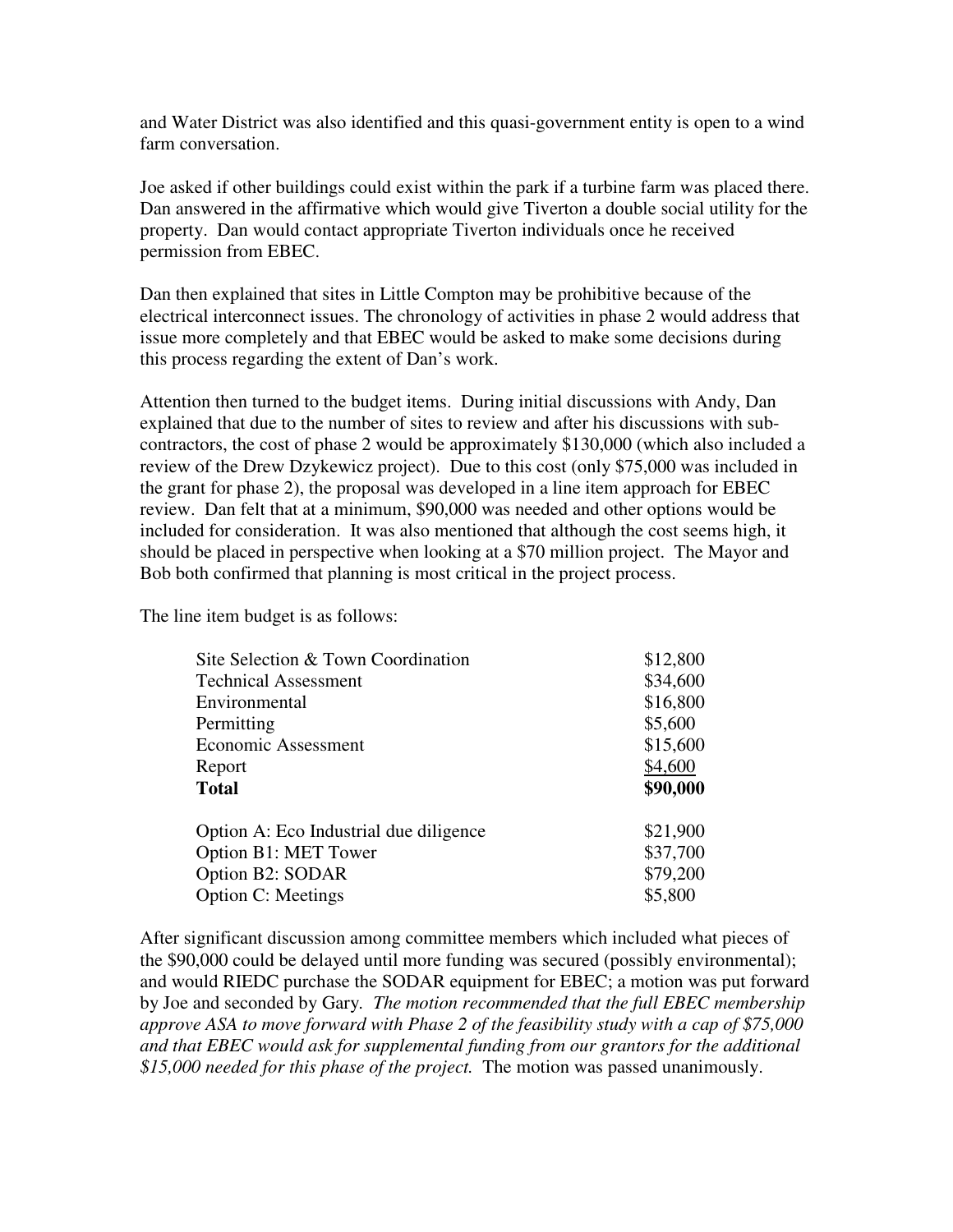### *Review Proposed letter of Interest to Dzykewicz*

Don Wineberg presented his draft letter to the members for review. Don stated he would add to the letter requests for wind speed information and it was noted that Mayor Napolitano and not Andy Shapiro should be the signatory*. Motion was made by Joe and seconded by Gary to recommend that the full EBEC membership approve sending the letter of interest with the appropriate changes noted to Dzykewicz.* The motion was passed unanimously. Anne Wolf Lawson will send the final draft of the letter to the full membership for a vote at the March  $1<sup>st</sup>$  meeting

Don also mentioned that he recently attended an informational meeting at the State House regarding the net metering law and potential changes to it in the current legislative session. Discussions at that meeting included peak load for net metering and public/private partnerships. Since the next item on the agenda was a review of the legal RFP responses, Don was then asked to leave.

#### *Review Legal RFP Responses*

Andy stated that he received responses from three legal firms: Nixon Peabody, LLC, Ursillo Teitz & Ritch, Ltd., and Chace Ruttenberg & Freedman, LLC. He distributed copies of the documents to those members who had not yet received them. Gary asked that the responses to the RFP be sent to the full EBEC membership before the March  $1<sup>st</sup>$ meeting.

A discussion of the proposals followed. It was noted by Andy that the Nixon Peabody, LLC proposal was very well done and it represented a large national firm. Locally, however, there was little legal experience in the items requested in the RFP. It was stated that this firm might serve as a valuable resource for a phase 3 of this project.

Chace Ruttenburg & Freedman's proposal was well received by the committee members. The mayor noted that the firm has a good reputation and others felt that the firm was very knowledgeable about local energy issues*. Joe made a motion that the full EBEC membership accepts the Chace Ruttenberg & Freedman proposal to perform legal work in Phase 2 not to exceed \$10,000.* The motion was seconded by Gary and unanimously passed by the committee members.

### *Review Proposed Budget for 2010*

Bob distributed the EBEC February  $11<sup>th</sup>$  budget and the updated draft February  $22<sup>nd</sup>$ budget prepared by Lee with changes suggested by the Mayor and Andy. Lee explained the changes suggested in the most recent budget draft which included \$15,000 needed for phase 2 completion, \$16,000 for public relations, \$2,000 for industry participation, and \$3,000 for Consortium miscellaneous expenses. Revised costs identified a supplemental need of \$33,641 in the budget. Lee mentioned that he and Bob had met with Julian Dash previously and that whatever additional amount requested and approved by EBEC and Julian could be executed through a modification letter to the current grant rather than a